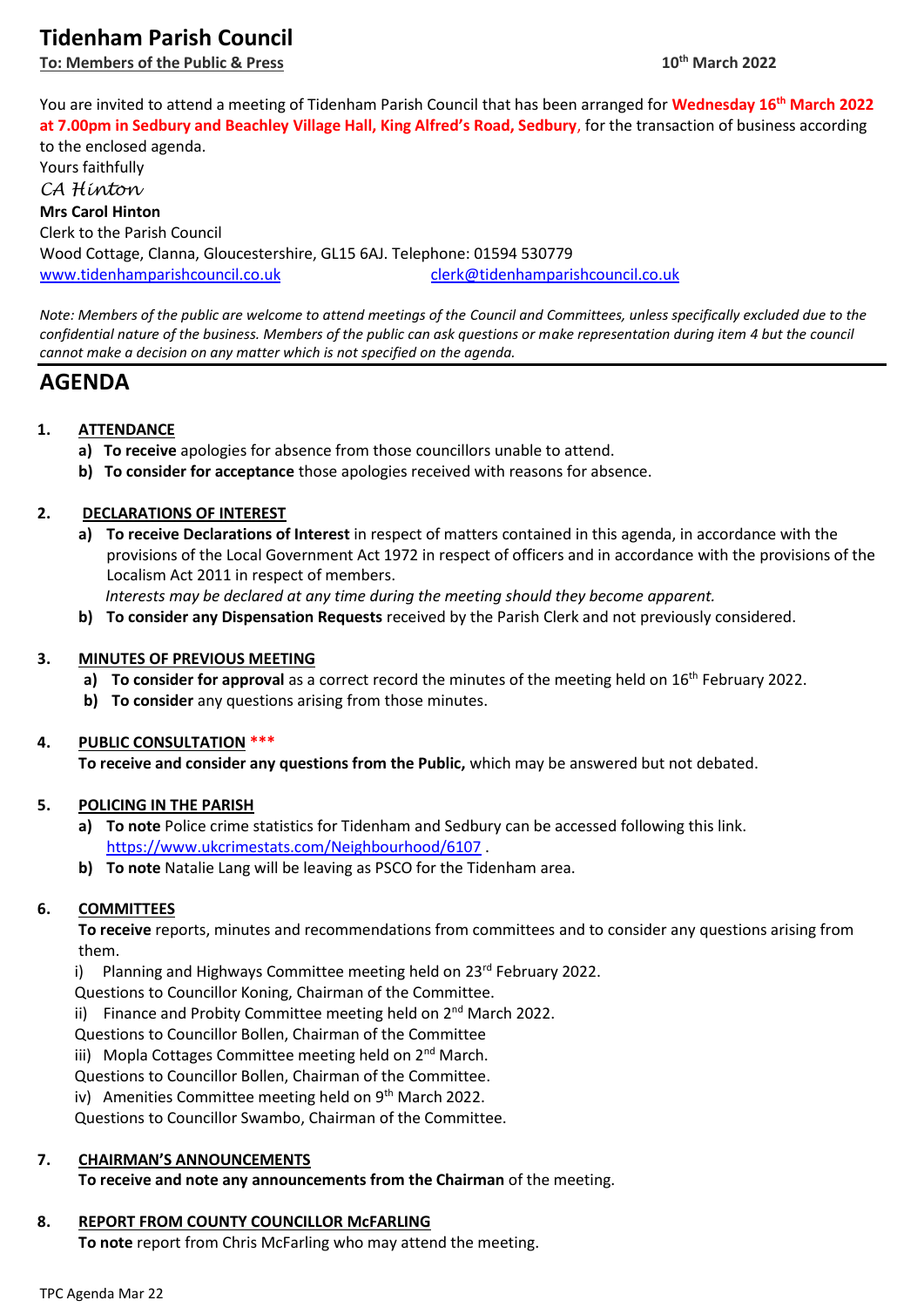## **9. YOUTH WORKER REPORT**

**To note** report from Emily Timmins on the progress of the YETI (Youth Engagement Tidenham Initiative) Project.

#### **10. PARISH CLERK'S REPORT**

**To receive and consider the Parish Clerk's Report**. All items requiring the council to make a decision are specified separately on this agenda.

## **11. FINANCE**

- **a) To approve payments** according to the Financial Statement for February 2022.
- **b) To receive and approve the Financial Statement** for February 2022.
- **c) To receive and note** the Receipts / Payments spreadsheet to February 2022 as presented to the Finance and Probity Committee at the meeting on 2<sup>nd</sup> March 2022.
- **d) To receive and note** the Budget Monitoring Spreadsheet 2021/2022 as presented to the Finance and Probity Committee at the meeting on 2nd March 2022.
- **e) To receive and note** the YETI Project Spreadsheet 2021/2022 as presented to the Finance and Probity Committee meeting on 2nd March 2022.

## **12. EARMARKING OF FUNDS IN RESERVES – 2020/21 BUDGET**

**To consider** earmarking of funds for the following amounts for work that has been approved during the 20/21 financial year but has not yet been carried out and/or invoiced:

- **a)** £4812 WM Garden Services Wyebank Road fence.
- **b)** £360 WM Garden Services Wyebank Road fence disposal.
- **c)** £1000 Ormerod Road roundabout. **(Total 20/21 earmarked funds = £6,172).**

## **13. EARMARKING OF FUNDS IN RESERVES – 2021/22 BUDGET**

**To consider** earmarking of funds for the following amounts for work that has been approved during the 21/22 financial year but has not yet been carried out and/or invoiced:

- **a)** £144 WM Garden Services Wyebank Road detailed plan.
- **b)** £552 Defib Store Two replacement defib. batteries.
- **c)** £1446 Greenfields Garden Services Year 2 tree work.
- **d)** £1116 WM Garden Services Wyebank Road fence.
- **e)** £1078.20 Newsletter costs as agreed January 2022. **(Total 20/21 earmarked funds = £4336.20).**

#### **14. RINGFENCING OF FUNDS IN RESERVES**

- a) **To consider** ringfencing of funds of £15,000 from future significant projects reserves for HM Queen Platinum Jubilee projects.
- **b) To consider** ringfencing of funds of £9,136 for future significant projects.
- **b) To consider** ringfencing of funds of £16,991 for Tump Solar Farm Community Benefit allocated to YETI project.

#### **15. ANNUAL PARISH MEETING**

To note start time of the Annual Parish Meeting on Wednesday 4<sup>th</sup> May 2022 to be 7pm – not 6pm as in item 19 January 2022 agenda.

#### **16. COVID 19 MEETING ATTENDANCE RULES**

**To consider** withdrawing of rules of attendance at meetings following the removal of Government Covid 19 domestic restrictions in England.

#### **17. STAFFING SUB COMMITTEE**

**To consider** appointment of Councillor Hartford-Beynon to the Staffing Sub Committee.

#### **18. GLOS. COUNTY COUNCIL BUILD BACK BETTER GRANT APPLICATION**

**To note** the application for £700 towards the cost of native species wildflower plant plugs under the Build Back Better Fund has been approved.

#### **19. COMMUNITY INCLUSION CLINICS**

To note feedback from the first Community Inclusion Clinic on Saturday 5<sup>th</sup> March 2022 at Sedbury and Beachley Village Hall.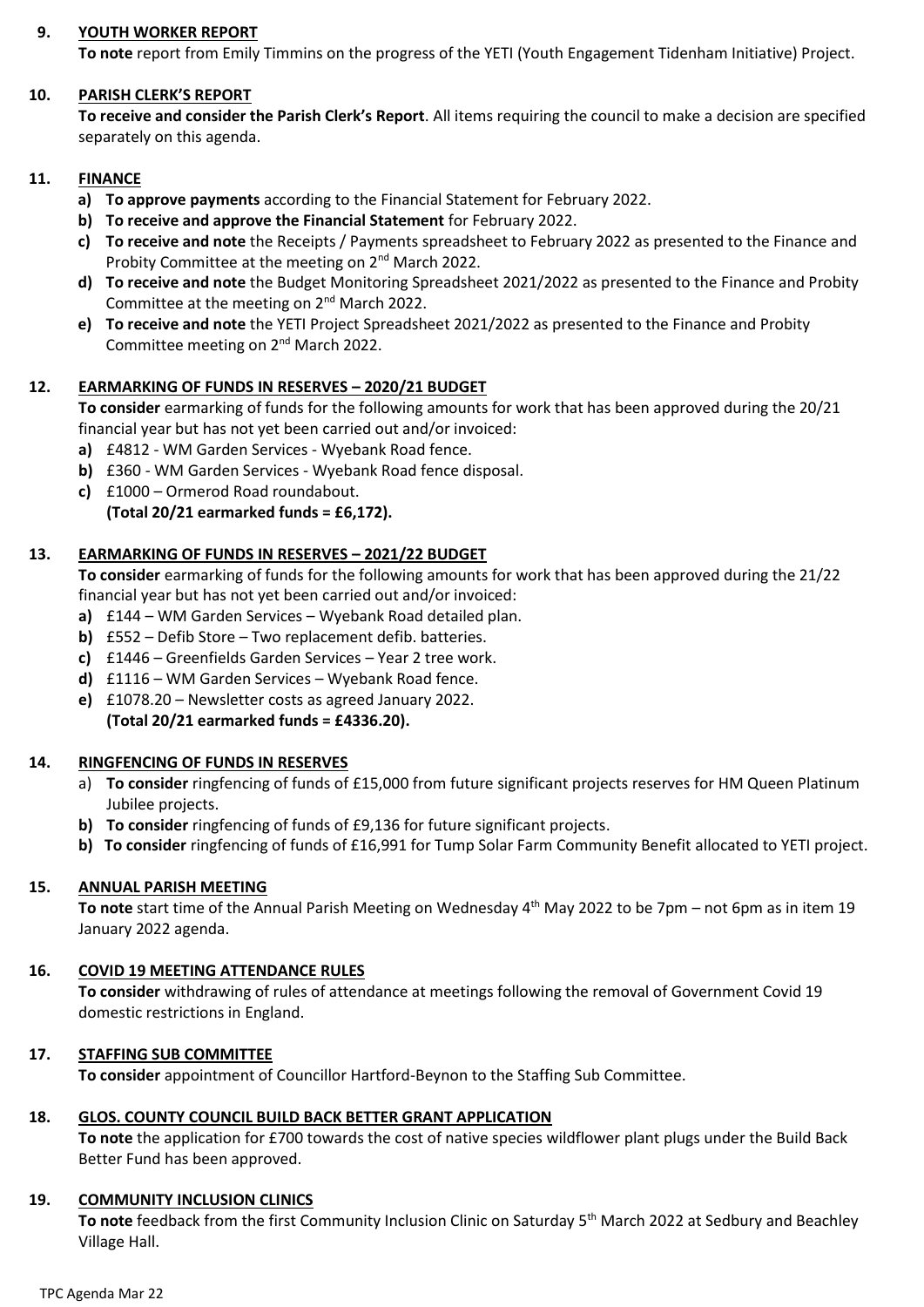## **20. LOCAL LEADERS FOR CLIMATE ACTION**

**To note** feedback from the Local Leaders for Climate Action event in Lydney, Saturday 5th March 2022.

#### **21. CHEPSTOW SOCIETY**

**To note** report from Councillor Wall on the Chepstow Society meeting February 2022.

## **22. UKRAINE HUMANITARIAN APPEAL**

**To consider** donation from Tidenham Parish Council to the Ukraine Humanitarian Appeal through the Disasters Emergency Committee. Under the General Power of Competence, the Council is able to make such a donation. Amount to be agreed by Councillors – there are funds remaining / unused in the Grant Budget for 2021/22 of £1500.

#### **23. RENEWAL OF ZOOM SUBSCRIPTION**

**To consider** renewal of annual Zoom Subscription of £119.90 (£143.88 inc VAT) and that this renewal be set up using the Parish Council Debit Card – subject to its arrival before the renewal date of 15<sup>th</sup> April 2022.

#### **24. LAWFUL DEVELOPMENT CERTIFICATE – COMMUNITY GARDEN**

**To note** the cost of the application to the FoDDC for the Lawful Development Certificate application was £115.50 not £103 as they previously quoted and which was agreed December 2021, which became apparent once the application was submitted.

## *25.* **HM QUEEN PLATINUM JUBILEE MEDALS**

- **a) To consider** purchase of 500 medals of one of two designs for primary age children in the Parish from Trophies Plus Medals Ltd - cost £400.50 inc VAT (£333.75 ex VAT) which includes a discount of 10% on the published price of 89p each.
- **b) To consider** purchase of 500 medals of one of two designs with engraving for primary age children in the Parish from Trophies Plus Medals Ltd - cost £850.50 inc VAT (ex VAT £708.75) which includes a discount of 10% on the published price of £1.89 each.
- **c) To note** if a) or b) above agreed, parents living in the Parish with children attending schools outside of it will be invited to apply for a medal.

## **26. BANDSTAND / SHELTER TUTSHILL RECREATION GROUND**

- **a) To consider** Darell Gazebo as bandstand / shelter to place on Recreation Ground.
- **b) To consider** quotation from Hand Made Places for supply, installation and delivery of Darell Gazebo of £19,565.50 (£23,478 inc VAT) with rubber mulch flooring, or £19,216 (£23,059.20 inc VAT) with Conipave flooring.
- **c) To consider** quotation from Greenfields Garden Services Ltd for supply, installation and delivery of Hand Made Places Darell Gazebo for £12,629 (£15,154.80 inc VAT) with rubber mulch flooring.
- **d) To consider** quotation from WM Garden Services Ltd for Gazebo flooring of £4194 (£5032.80 inc VAT) with tarmac surface or £5994 (£7192.80 inc VAT) with resin bound finish surface.
- **e) To note** WM Garden Services Ltd still to quote for supply, delivery and installation of Darell Gazebo.
- **f) To consider** final decision on purchase subject to agreement with Tidenham War Memorial Hall and Recreation Trust to pay minimum amount of 50% of ex VAT costs towards the purchase price.
- **g) To note** according to FoDDC planning rules, Gazebo should not require planning permission Clerk to ask advice.

#### **27. PARISH COUNCIL LOGO**

- **a) To consider** a competition to design a new Parish Council logo amongst the four schools in the Parish. Youth Worker to co-ordinate.
- **b) To consider** rules of the competition, including that the Council has final choice of a winning logo and may choose not to use any of the submitted logos if none deemed suitable.

#### **28. THE RISING SUN, WOODCROFT**

**To note** email from the Rising Sun Woodcroft Community Pub Ltd., thanking the Parish Council for its support.

## **29. CLERK AND CLERK'S ASSISTANT SALARIES**

**Due to the confidential nature of this item members of the public and press will be excluded from the meeting.**

#### **30. CORRESPONDENCE**

**To receive and consider** any other correspondence as detailed in the Clerk's Report.